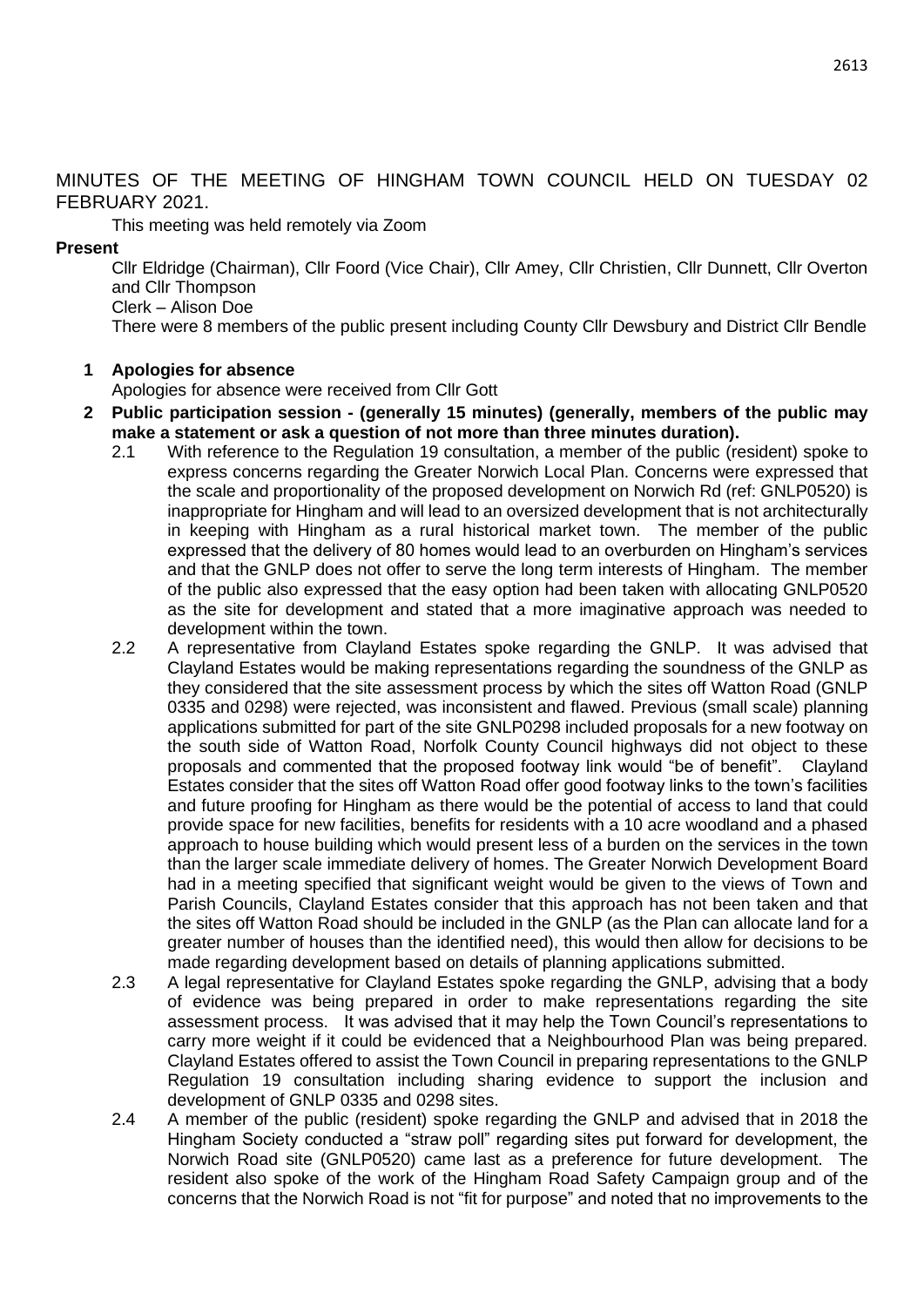B1108 are provided for by the GNLP, just additional housing which will bring additional pressures to the local road network.

The reference to the GNLP0520 site being labelled as a "gateway" to Hingham was considered by the resident to be an inappropriate term for promoting the site for development and it was added that a development of the same design and size of The Hops, in such a prominent location would add nothing to the towns character. The resident advised that the Hingham Road Safety Campaign group had data from police speed surveys that confirmed that Watton Road was less affected by speeding that Norwich Road. It was also commented that the inclusion of a community woodland in Clayland Estates proposals for GNLP0335 would be a "wonderful gift to the town" The resident asked if a formal working party would be formed to construct representations on the GNLP regulation 19 Consultation, the Clerk advised that the consultation ends on 15th March and there wasn't appropriate times scales for a formal working party to be formed, but residents could email the Town Council, the Clerk advised she would work on a representation document for consideration at the next Town Council meeting.

- 2.5 A representative from Greater Norwich Planning Policy Team attended the meeting to speak about the GNLP and advised that the Regulation consultation was to seek comments on the legal compliance of the plan making process and the soundness of the plan (against the prescribed test for soundness). With regards to legal compliance, there is a defined Duty to Co-operate and it was advised that the statutory bodies to which this relates are listed in the Statement of Community Involvement which can be found on the South Norfolk Council website. With regards to soundness, the GNLP Officer advised he had listened to all of the comments made and it would appear that the points raised refer the question of is the plan justified and have reasonable alternatives been taken into account. The officer further advised that after this consultation, the District Councils will need to decide if the plan is to be submitted to the Planning Inspectorate for examination. The Clerk queried what would happen if the District Councils do not agree to submit the plan for examination, the Officer confirmed that the District Councils can reconsult on the plan.
- 2.6 The Clerk queried as to why the GNLP process had considered the submission by the Town Council during the last consultation to be lacking in evidence, as much of the information supplied in the document regarding the site GNLP0520 was fact and the evidence was there "in situ", in particular with regards to poor pedestrian access to the Town Centre and facilities. The Clerk also asked where the evidence was to substantiate the submission from NCC highways that (in reference to both sites allocated in the GNLP) "highway and pedestrian safety concerns can be mitigated", the Clerk asked how this statement had been substantiated and what evidence was there from NCC highways to support that mitigation is possible. The Officer advised that it had been deemed through officer conversations.

The legal representative from Clayland Estates raised concerns that he had not been able to gain access to a direct dialogue with NCC Highways to discuss the statement made that footway links from GNLP0298 could not be established (despite evidence being submitted by Clayland Estates to the contrary).

The Chairman thanked everyone for attending and for putting their points across in the discussion.

#### **3 Introduction of newly Co-opted Councillor**

The Chairman introduced Stephen Thompson as the newly co-opted Cllr and welcomed him onto the Town Council.

- **4 Signing and Delivery by newly Co-opted Councillor of the Acceptance of Office form** Cllr Thompson showed the form as signed, to the Council and advised it would be posted to the Clerk.
- **5 Declarations of interests with regard to items on the agenda and to consider requests for dispensation**

Cllr Christien declared a personal interest in agenda item 25 (being that her property borders land allocated in the GNLP and that she had made personal enquiries regarding the land allocation in GNLP), and had submitted a written request for dispensation to be able to speak/vote on this agenda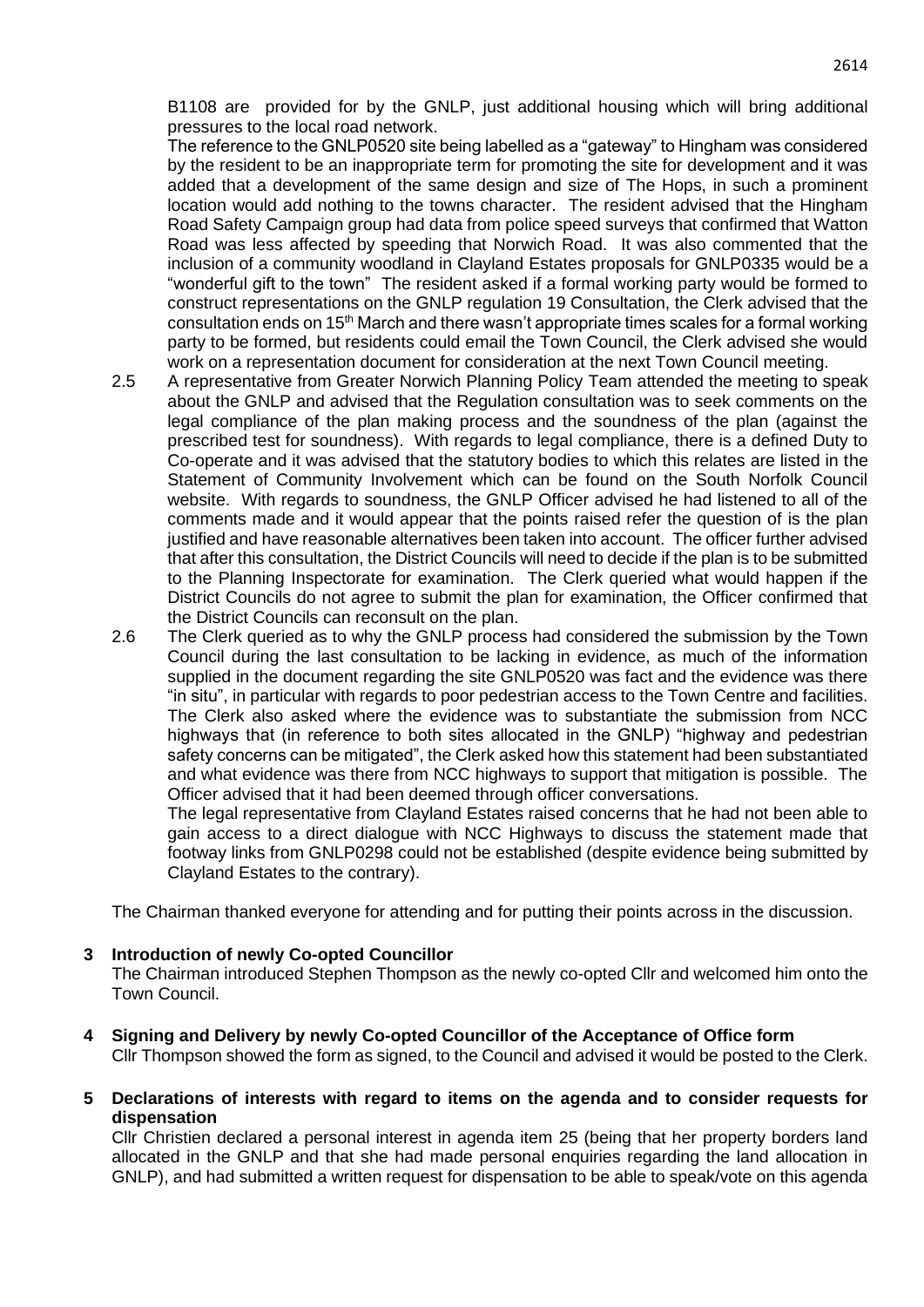item and matters relating the GNLP until the term of Town Councillor expires in May 2023. It was agreed to grant the dispensation as requested.

**6 To agree a Chairman to preside over any agenda items of this meeting, if both the Chairman and Vice Chair are unable to preside due to (agenda item 1) Apologies for absence and /or (agenda item 5) Declarations of interests**

The Chairman confirmed he was able to Chair all agenda items.

- **7 To agree the accuracy of the Minutes of the Town Council meeting of 05 January 2021** The minutes of the meeting of 05 January 2021 were agreed as correct. The Clerk will arrange for these to be signed by the Chairman.
- **8 Matters arising from the Minutes of 05 January 2021 (and other updates contained in a written Clerks report circulated prior to the meeting. See appendix A)** The Clerk added that the resident neighbouring the churchyard has forwarded their thanks for the pollarding of the churchyard lime tree.

## **9 Working Party Reports**

The Clerk confirmed that there had been no working party meetings and was therefore no reports.

## **10 Reports from representatives on external bodies**

There were no reports from representatives on external bodies.

## **11 Reports from Councillors, following attendance at external meetings/training**

Councillors who attended the online South Norfolk Council planning training said that they found it useful, the Chairman advised that there was an interesting discussion regarding disability access within housing developments and disability access to facilities and communities outside of housing developments.

Those who attended the SNC Town and Parish online forum said they found this to be very useful and informative. The Clerk advised that further forums were planned.

## **IT WAS AGREED TO BRING FORWARD AGENDA ITEM 25 TO BE DISCUSSED AT THIS POINT – PLEASE SEE BELOW FOR MINUTES OF THIS AGENDA ITEM**

**12 General Correspondence (information/circulars etc, available on the Town Council website prior to the meeting)**

# **12.1 South Norfolk Council - bin calendars**

South Norfolk Council had advised that printed bin calendars would no longer be distributed to residents. Concerns were raised that the calendar is important especially to those who do not have internet access.

- **12.2 COVID-19 Business Support and Grants Update**
- **12.3 Norwich Western Link project update**
- **12.4 Open letter to all Councillors and Staff of Town and Parish Councils from Cllr Sue Baxter, Chairman of the National Association of Local Councils**
- **12.5 Partner and Community Focus News Update January 2021**
- **12.6 Norfolk named pilot area for Project ADDER**
- **12.7 Norfolk ALC Bulletin**
- **12.8 The Armed Forces Covenant**
- **12.9 Norfolk Police - Scheme to help victims of domestic abuse access help is rolled out across Norfolk**
- **12.10 NALC Coronavirus Update**
- **12.11 Clayland Homes – GNLP update on site GNLP0298**
- **12.12 Residents submission regarding the GNLP** The submission (with no personal identifying information) from a resident was read out as the resident was unable to attend the meeting due to it being held via Zoom.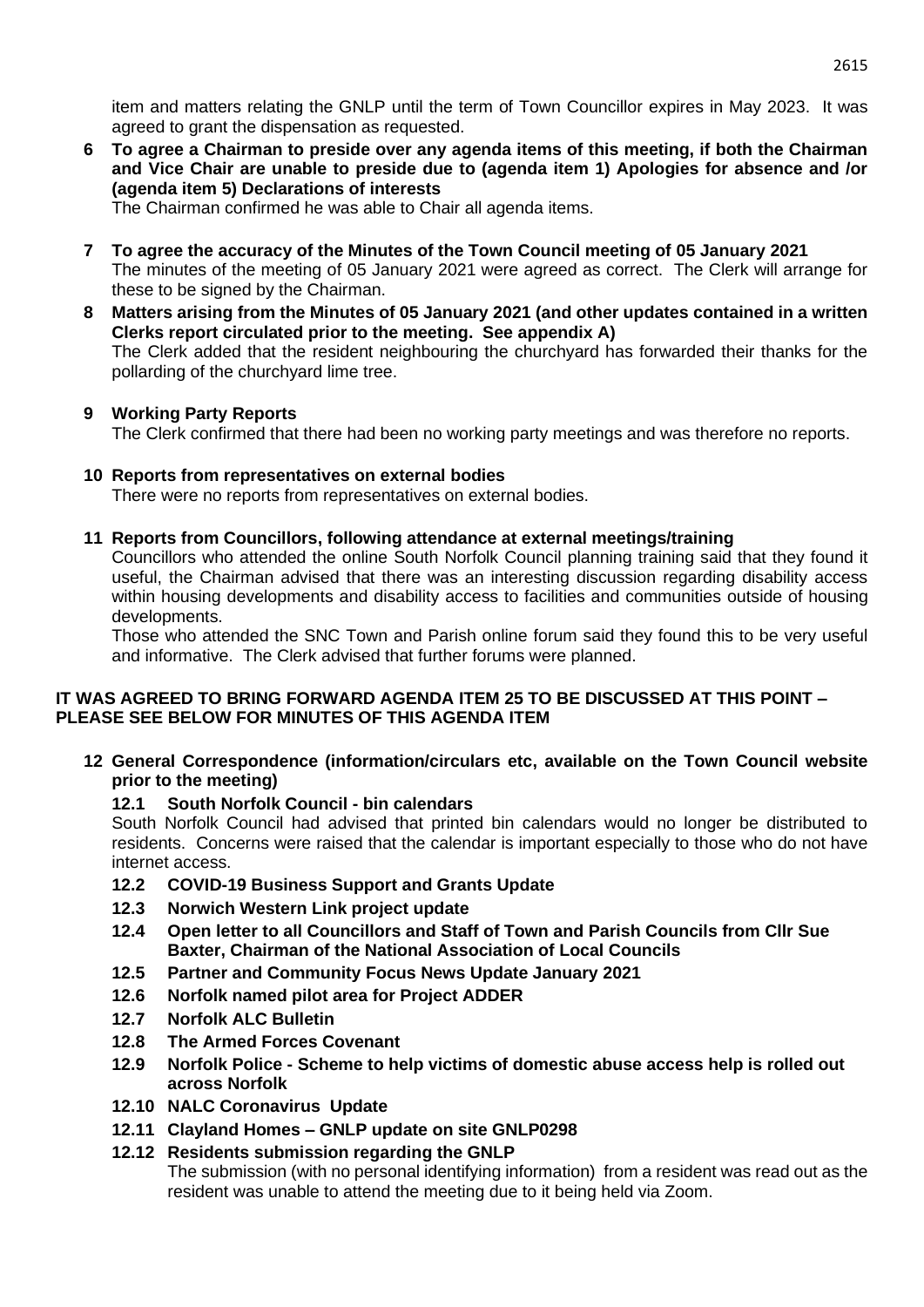The resident raised the following points:

"…despite considerable input to the consultation website from Hingham residents together with a constructive and comprehensive submission from the Town Council, the original site preferred by the GNLP remains as the only major one to go forward.

Furthermore its main alternative site opposite the Sports Hall, which seemed to have significant support locally, has been dismissed for no good reason. The reasons given in the draft decision against this site were:

- a) That it would extend the development of Hingham westwards, and
- b) That it would be impractical to provide adequate pedestrian footway access to the central facilities.

In respect of a), do they not recognise that the existing development of Hingham already extends westwards to encompass Frostrow and that planning permission was given by SNDC for two very large buildings to be erected on the south side of the B 1108. Their choice of site will equally extend development to the east so such an argument is not legitimate.

With regard to b), there is already a continuous footpath on the north side of the B 1108 from the Sports Hall to the Market Place. To access this from the "rejected" development site would entail crossing the main road once only, whereas in the case of the "approved" site there is no direct pedestrian access to the centre without crossing the main road at least twice.

These conclusions make me wonder if the GNLP assessment team ever visited Hingham in the daylight (except to set up the roadshow in Lincoln Hall). They must also place in question the point of any public consultation.

Given that the individual residents' submissions and that from the Town Council were in the public domain I would ask

- a) If you have any record (and contents) of a submission to the GNLP from our SNDC Ward Councillor, bearing in mind that this exercise is a joint one with South Norfolk District Council,
- b) Does the Town Council have any intention of taking this matter further, if needs be to a higher level".

# **12.13 Hingham Road Safety Group submission regarding GNLP**

The Hingham Road Safety Campaign raised the following points regarding the soundness of the plan and plan making process:

- a) "the TC GNLP submission unfortunately expressed no preference for any of the alternative sites being offered by developers having "signed the pledge to support the CPRE campaign objecting to any new sites being allocated for house building". Has this presented the SNC planners with an opportunity to ignore (ride roughshod over) the well argued objections of the TC (and others) to their proposals? These are now regurgitated word for word, unchanged from the originals, even though their own arguments were in several cases rejected as unconvincing and contradictory".
- b) "is the new consultation process meaningful, likely to make any difference given the first one now appears to have been "going through the motions"?"
- c) "how are the planners held to account for apparently failing to be persuaded by argument, and appearing to be following previously determined decisions, persuaded by their previous developers' discussions?"
- d) "can/will our District Councillor demand answers on our behalf as to how the planning procedures are not seemingly being conducted or applied transparently?"
- e) "there are arguments for deferring decisions until the wider picture is established, given the mistakes made over the Hops development and the doubts being expressed about the legitimacy/transparency of the process so far, with Covid-19 a factor in making representations from interested parties extremely difficult."
- **13 Correspondence (not for public inspection) as addressed directly to Hingham Town Council (from residents etc.)** None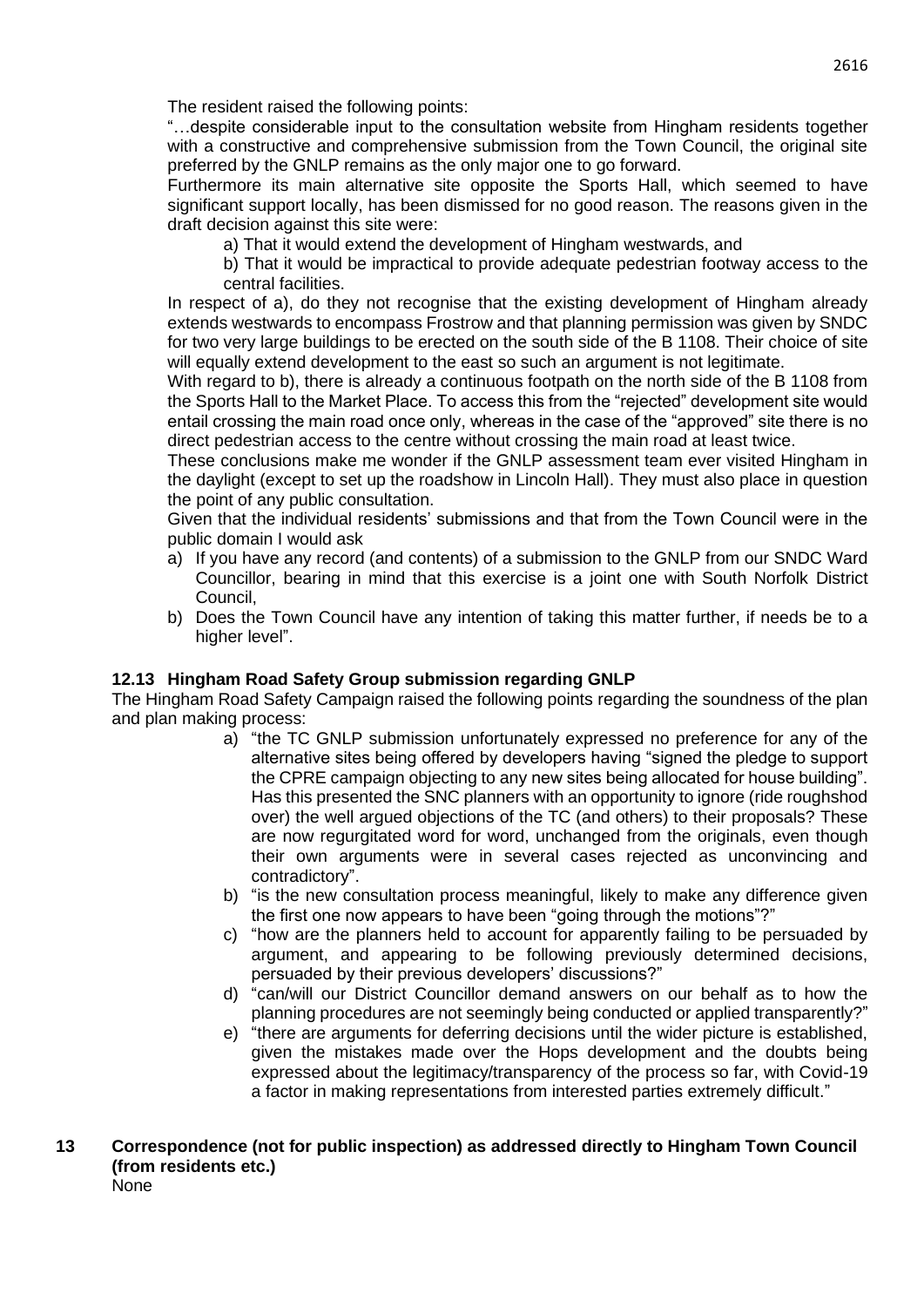### **14 To discuss and agree any required responses/actions in relation to any item(s) of correspondence**

The points raised regarding the soundness of the GNLP to be incorporated into a response to the Regulation 19 consultation.

District Cllr to address the points raised regarding the GNLP

### **15 District Councillor's report**

District Cllr Bendle reported that a forum had been set up with local groups to assist with the Covid19 grant support for businesses. There are 8 different types of business grant and details can be found on the South Norfolk Council website, discretionary grants are also available for the self employed. Information regarding these Covid support grants will be put on the Council Tax demand letter.

It was also reported that staff from SNC were visiting businesses in the district to ensure that they are operating in a Covid Secure way.

With reference to the GNLP District Cllr Bendle advised she was not involved in it as a cabinet member as her portfolio was regarding helping people. District Cllr Bendle also advised that she did not know the details of the GNLP/plan making guidelines and the GNLP team were not planning officers from SNC, she advised that she will do all she can to help with regard to planning applications for example if applications submitted are unsuitable.

District Cllr Bendle was asked to respond to the residents' queries regarding how she has represented the residents of Hingham in the GNLP process, especially with regard to the Norwich Road "preferred option" which was overwhelmingly objected to and the site being promoted by Clayland Estates had received support. Cllr Bendle advised that during the last consultation she had received phone calls from residents who disagreed with the Town Council's views. The Chairman queried why this information was not passed on at the time or since, it was also commented that these representations had not been submitted through the GNLP consultation process and therefore were not evidenced. District Cllr Bendle advised that she wished to remain independent with regard to the GNLP. Her stance was to be transparent and previously her time on the Town Council conflicted with her job at South Norfolk Council.

#### **16 County Councillor's report**

County Cllr Dewsbury reported that although libraries and museums were currently closed, activities were available online. The adult learning had been transferred to online and this has resulted in a greater uptake on courses, with people being furloughed or made redundant being able to access and learn new skills. Norfolk County Council staff are helping with the Covid pandemic response, a Norfolk Assistance Scheme has been set up to lend council staff to the Norfolk and Norwich Hospital which has been asking for support with non-medical/clerical roles. The Fire Service is assisting by driving ambulances, helping with the mortuary and at some vaccination centres. Customer Services have been running the local Test and Trace system and the service that has been supporting people living at home with Covid has been extended to support people who are having to self-isolate because Test and Trace has contacted them to inform them that they have been in contact with someone who has since developed COVID 19.

County Councillor Dewsbury also reported that as the Fire Service visits to schools are not possible at the moment, Crucial Crew fire safety information can now be found online and the service has launched a competition for younger children. They are inviting children to send them any questions they have about their work or the equipment they use by February 12th. The best questions will be selected and answered on film which will then be sent to schools to use online or for home learning. (The Clerk will share the relevant social media posts to the "Hingham Mums and Dads" Facebook page).

It was also reported that Norfolk County Council has used their Covid Response Fund to purchase 2,000 laptops and tablets for the Every Child On Line campaign. The council is working with Norfolk Community Foundation and the EDP to try to ensure children's education does not suffer due to their lack of equipment/digital disadvantage. Lotus Cars, based at Hethel, has also donated 625 Chromebooks to the scheme.

With regard to the recent flooding, several committees, including Scrutiny, have considered the problems and reasons. The causes differed across the villages. Three more staff will be employed to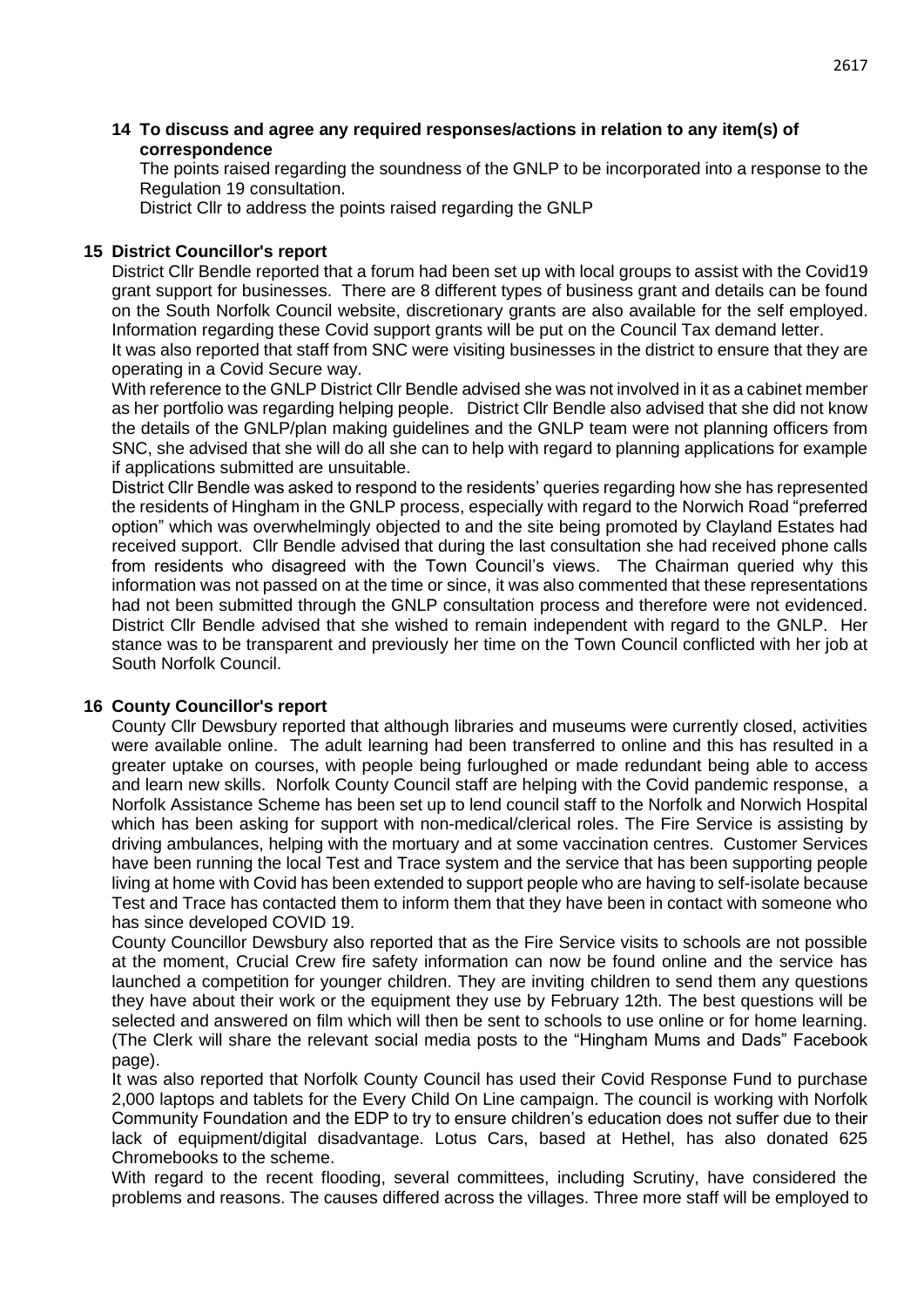help deal with the current issues and £1.5million capital funding will be allocated for repair and preventative work. A county wide committee led by Lord Dannett, will be set up to bring together local council services and organisations involved with water, to consider how to prevent future problems and help parishes prepare for dealing with future emergencies when they arise. Highways and Environmental Services are already looking at blockages and damage caused by the floods and looking for the causes.

Cllrs raised concerns regarding the issue of flooding, in particular the GNLP allocation of Norwich Road for further housing development when residents of Seamere Road have been affected by flooding and have raised concerns regarding the issue. It was also commented on that the field south of The Hops is waterlogged and the surface water run off from The Hops goes through a attenuation /pond/ditch system that is the responsibility of several different individuals/authorities. Concerns were also raised that gullies on Norwich Road become clogged with mud/leaves/twigs and this then forces water to run onto The Hops during heavy rainfall, other areas in and around Hingham (Deopham Road/Money Hill Lane/Little Ellingham Road) were also highlighted as impassable or having a constant flow of water on the road, causing damage to the road surface. It was advised that a request can be made to SNC for road sweeping. County Cllr Dewsbury advised that the Committee had not yet met, but were hoping to do so soon, and that any issues regarding flooding and evidence can be forwarded through her.

## **17 Planning Decisions**

- 17.1 2020/2245 Details for conditions 9, 10, 12 & 14 of 2020/1059 (9) surface water drainage (10) boundary treatment (12) details of service trenches & (14) water consumption Rowan House Bears Lane Hingham NR9 4LL - Approved
- 17.2 2020/2052 Erection of rear single storey extension and link to existing garage 25 Granary Way Hingham Norfolk NR9 4FA – approved with conditions n.b the application was amended to remove the conversion of the garage into living space

## **18 Planning Applications (as notified by SNC for consultation)**

- 18.1 2021/0133 Proposal: Notification for Prior Approval for a proposed change of use of an agricultural building to a dwellinghouse (QA) Location: Agricultural Building North Of The Old Dairy Watton Road Hingham Norfolk Application Type: Prior Notification - Agricultural to Residential. The Council agreed to recommend that the application be approved.
- 18.2 2021/0103 Location: The Old Dairy Watton Road Farm Watton Road Hingham NR9 4NN Proposal: Conversion and extension of office block to dwelling. Conversion of existing barns to dwelling and garage. Application Type: Full Planning Permission. The Council agreed to recommend that the application be approved.

## **19 Planning Appeals**

- 19.1 2020/0936 Location: Land East of The Fields Hingham Norfolk
	- Proposal: Self build dwelling and garage. Application Type: Full Planning Permission Notification of the appeal confirmed that previous representations made on the application have been forwarded to the Planning Inspectorate and the appellant. These will be considered by the Inspector when determining the appeal. A copy of the representation made by the Town Council was forwarded to Cllrs prior to the meeting. It was agreed that the representation previously made should not be amended or withdrawn.
- *20 (other planning applications where the Town Council is not a consultee – for information only) None*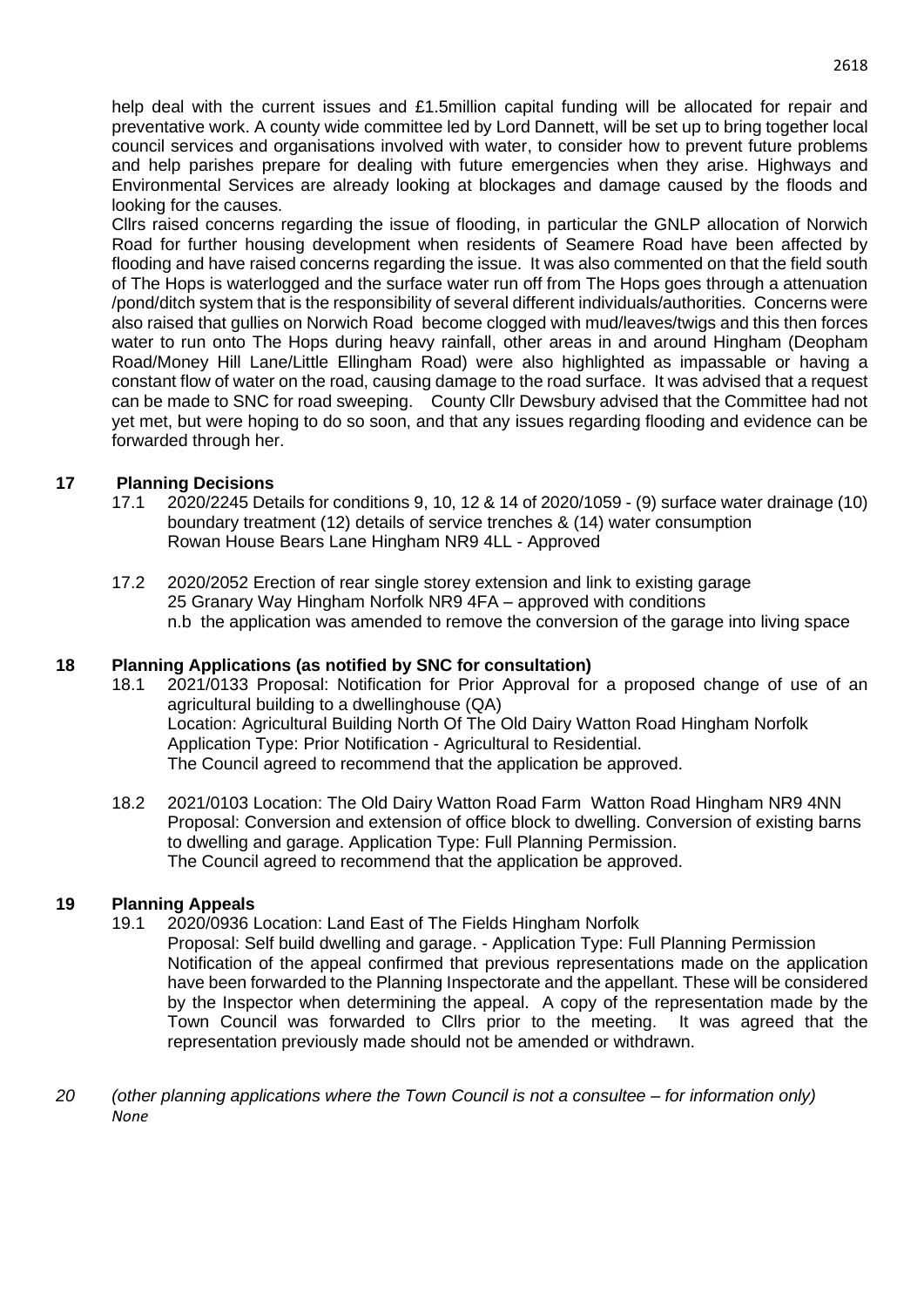## **(ITEM 21 – 22 FINANCE)**

**21 To receive notification that the (limit for) section 137(4)(a) of the Local Government Act 1972 sum for parish and town councils in England for 2021/22 is £8.41 (compared to £8.32 for 2020/21, per local government elector)**

The Clerk confirmed that Section 137 of the Local Government Act 1972 enables local councils to spend a limited amount of money for purposes for which they have no other specific statutory expenditure.

### **22 To approve Accounts for Payment**

The Clerk confirmed that no other invoices had been received since the publication of the agenda. Scanned copied of all invoices were sent to Cllrs prior to the meeting. The Accounts for payment were agreed as below.

|         |              | <b>ACCOUNTS FOR PAYMENT 02 FEB 2021</b> |                                |             |
|---------|--------------|-----------------------------------------|--------------------------------|-------------|
| cheque  | <b>TOTAL</b> | <b>PAYEE</b>                            | <b>DETAILS</b>                 |             |
| 104145  | £887.11      | staff                                   | WAGES (£870.94)                |             |
|         |              |                                         | <b>CLEANING PRODUCT (9.20)</b> |             |
|         |              |                                         | <b>BINBAGS (6.97)</b>          | VAT £1.16   |
| 104146  | £962.26      | staff                                   | <b>WAGES</b>                   |             |
| D/DEBIT | £64.66       | <b>NEST</b>                             | <b>PENSION</b>                 |             |
| 104148  | £240.00      | COZENS (UK) LTD                         | STREET LIGHT MAINTENANCE       | VAT £40.00  |
| 104149  | £688.32      | E-ON                                    | <b>STREET LIGHT ENERGY</b>     | VAT £114.72 |
| 104150  | £1,280.00    | <b>EASTERN TREE CARE</b>                | <b>CHURCHYARD LIME</b>         |             |
| D/DEBIT | £74.41       | <b>NORFOLK COPIERS</b>                  | <b>PRINTER RENTAL</b>          | VAT £12.40  |
|         | £4,196.76    | <b>TOTAL</b>                            | <b>TOTAL VAT</b>               | £168.28     |

- **23 To confirm that the newly co-opted Councillor has received a copy of the Good Councillor Guide, Code of Conduct, Standing Orders and Financial Regulations** Cllr Thompson confirmed he had received the documents listed.
- **24 For the newly Co-opted Councillor to receive the "Registration of Pecuniary and Other Interests" form which must be completed, signed and returned to the Clerk by 25 February 2021**

Cllr Thompson confirmed that he had received and completed the Registration of Pecuniary and Other Interests and this would be forwarded to the Clerk.

**25 To receive the notification of the GNLP (Greater Norwich Local Plan) Regulation 19 consultation (open from 09.00 on Monday 1 February 2021 and close at 17.00 on Monday 15 March 2021), to discuss any issues regarding the GNLP, make suggestions regarding formulation a response to the consultation and agree any other actions**

(n.b. Regulation 19 Consultation - Legal compliance and soundness. The purpose of the Regulation 19 stage of consultation of the Local Plan is to address the following questions: Has the plan been prepared in accordance with all legal and procedural requirements? Does the plan meet the prescribed tests of soundness?)

THIS AGENDA ITEM WAS DISCUSSED AFTER AGENDA ITEM 11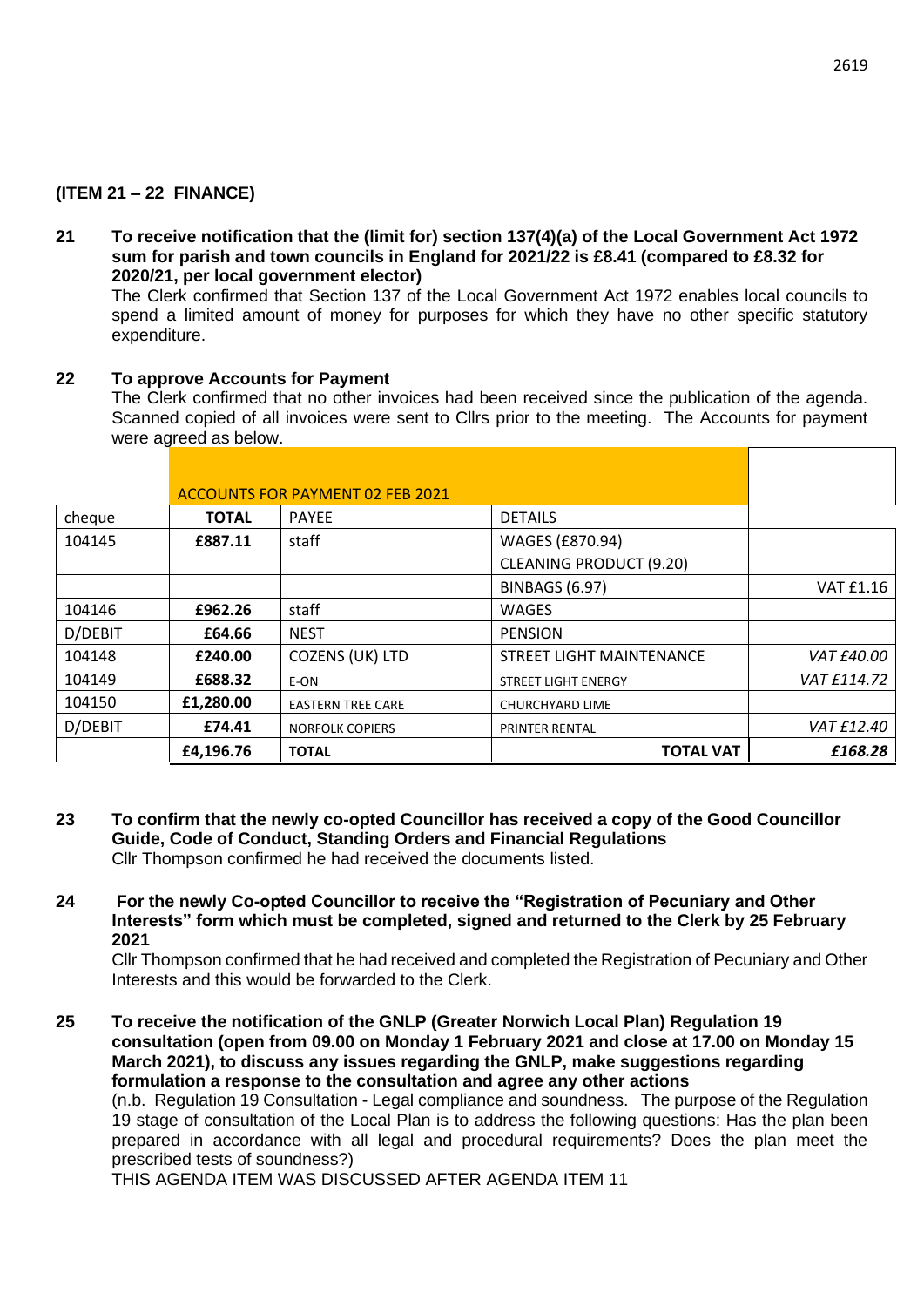The Chairman invited the Officer from the GNLP team to speak. The Officer advised that he believed that the GNLP had been prepared in accordance with standards methodology and guidelines and believed the plan to be sound, however it was evident from the discussions earlier in the meeting that the Town Council would be preparing representation against the soundness of the plan. He advised that from what had been discussed the Town Council should form their representation on the basis of 'is the plan justified?', 'have the reasonable alternatives been considered?' and 'has the decision been made on proportionate evidence ?'. It was also advised that the Town Council's representations should incorporate a response on behalf of residents.

It was queried as to whether there was basis for making representation regarding the duty to cooperate, especially with regard to Hingham being on the border with Breckland Council and the neighbouring Breckland area being subject to a high level of housing development (eg Great Ellingham), and that residents from the neighbouring Breckland area would potentially seek to use shops and services in Hingham. The Officer advised that the GNLP was a joint plan between the district councils of South Norfolk, Broadland, and Norwich City but other authorities would have been consulted through the Norfolk Strategic Planning Framework.

Concern was raised regarding the advice to submit a condensed response on behalf of the Town Council and residents, rather than residents submitting their own representations, as reference has been made to low response numbers to the GNLP Regulation 18 consultations. Concern was also raised regarding the GNLP teams ability to advertise the Regulation 19 consultation to all residents in the affected parishes as the main focus of consultation is online. It was confirmed that the Government had removed the requirement to provide printed materials in public places due to Covid restrictions and roadshows would not have normally taken place for this stage of the consultation as they did from the Regulation 18c consultation. The Town Council expressed disappointment that the public engagement seemed limited and suggested that Zoom question and answer sessions could have been arranged.

It was queried as to whether the duty to co-operate had been adhered to with regards to Norfolk County Council as the education authority and Anglian Water, the officer confirmed that duty to cooperate had been adhered to and information was available in the early site assessments.

The Officer was thanked for his attendance and the information supplied, he left the meeting at this point. The Town Council went on to discuss the issues.

It was commented on that the Statement of Community involvement as published on the SNC website had not been complied with as representations made during the previous GNLP consultation had been completely disregarded.

It was agreed to investigate the basis that other Local Plans had been rejected by the Planning Inspectorate, and for the Clerk to make enquiries with other Clerks from parishes included in the GNLP to see where other representations will be made and on what basis.

Concerns were raised that during the cabinet meeting in which the plan was approved for the Regulation 19 publication, there was no in depth discussions of the sites and no discussion of the policies or representations made. It was noted that the Cabinet appetite was to get the GNLP adopted as soon as possible without delay, before it could be affected by any changes that will be brought about by the planning white paper.

#### **26 To receive and discuss the Tree Survey, and agree any actions**

A copy of the tree survey was forwarded to all Cllrs prior to the meeting. It was agreed to obtain quotations for the resistograph testing on the oak tree in the Sports Field car park. The Clerk advised that sites needed to be identified for tree planting to provide a replacement tree for when this oak needs to be felled, the Clerk will again ask the HPFA to identify a suitable site for tree planting within the sports field. It was also agreed to obtain quotations for the removal of the deadwood in trees as identified in the survey, and for the removal of the dead elms from the hedge at the sports field.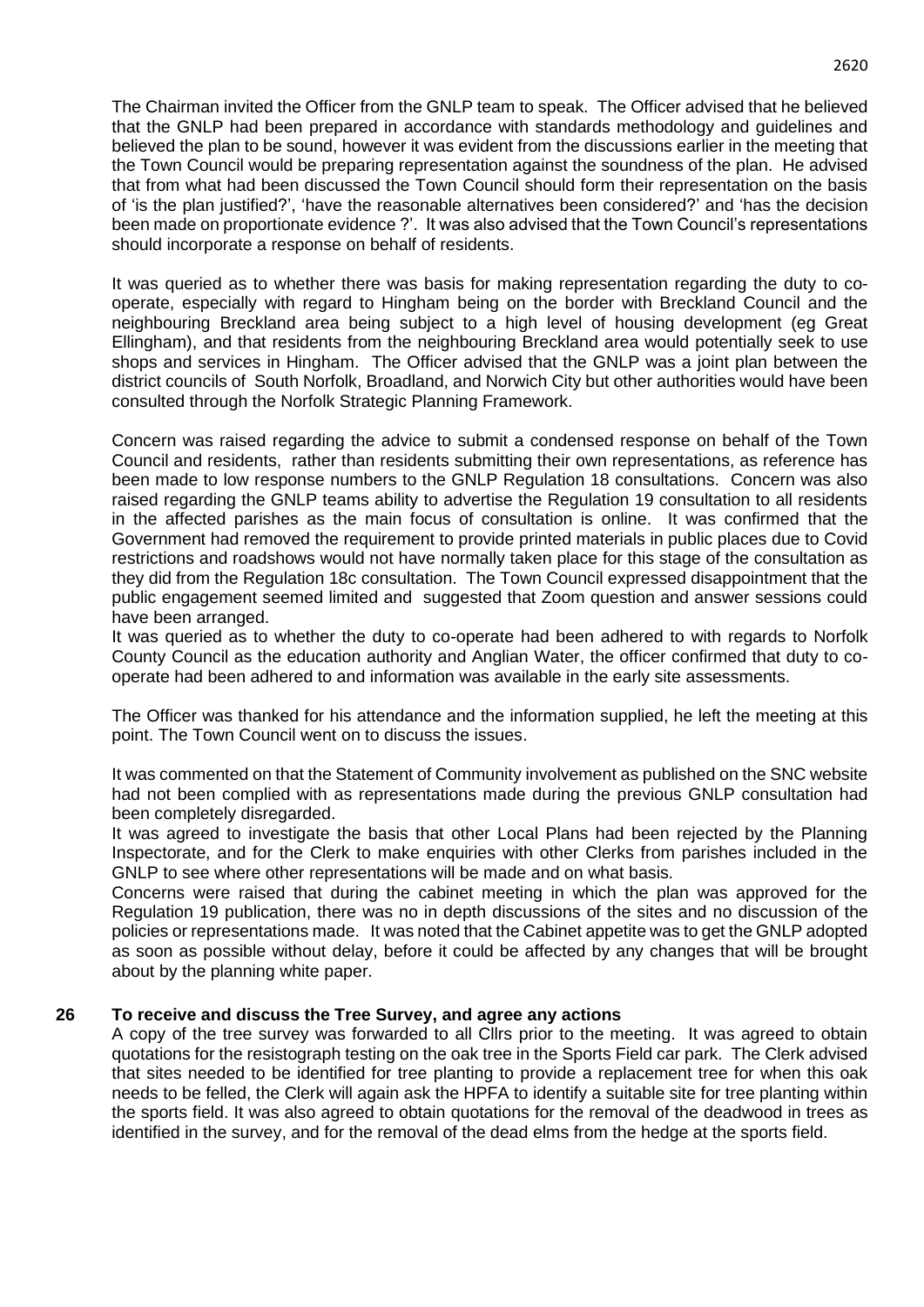**27 Proposal to allow a small section of the front of the old part of the cemetery to be seeded as a wildflower/bee area (including cutting, raking and plant species management to facilitate this), and suitable insect friendly planting to be undertaken by the cemetery entrance sign (using a small budget from the open space enhancement reserve fund allocation and/or seek external assistance and funding)**

The Clerk advised that creating bee/insect friendly verges in Hingham was something that she had made enquiries about to the NCC Highways Engineer, but he had not been able to identify a suitable area, the idea of creating an area within the cemetery was something that could be done as an experiment, which if successful could be used in other areas in the Town and would be a start for initiating a project that could be part of the Environment/Climate Change working party ( when it is up and running) . The Clerk also advised that some time ago the cemetery working party did plant a few shrubs by the cemetery entrance sign, but this was not very successful, the planting of lavender could provide a nice visual feature as well as being bee friendly. The Clerk advised that she had been in touch with the Norfolk Wildlife Trust who were able to offer some advice. The Chairman advised that having a small section of "wild flower meadow" would require management and the planting of yellow rattle to inhibit grass growth.

It was agreed to undertake this project.

The meeting ended at 9.30pm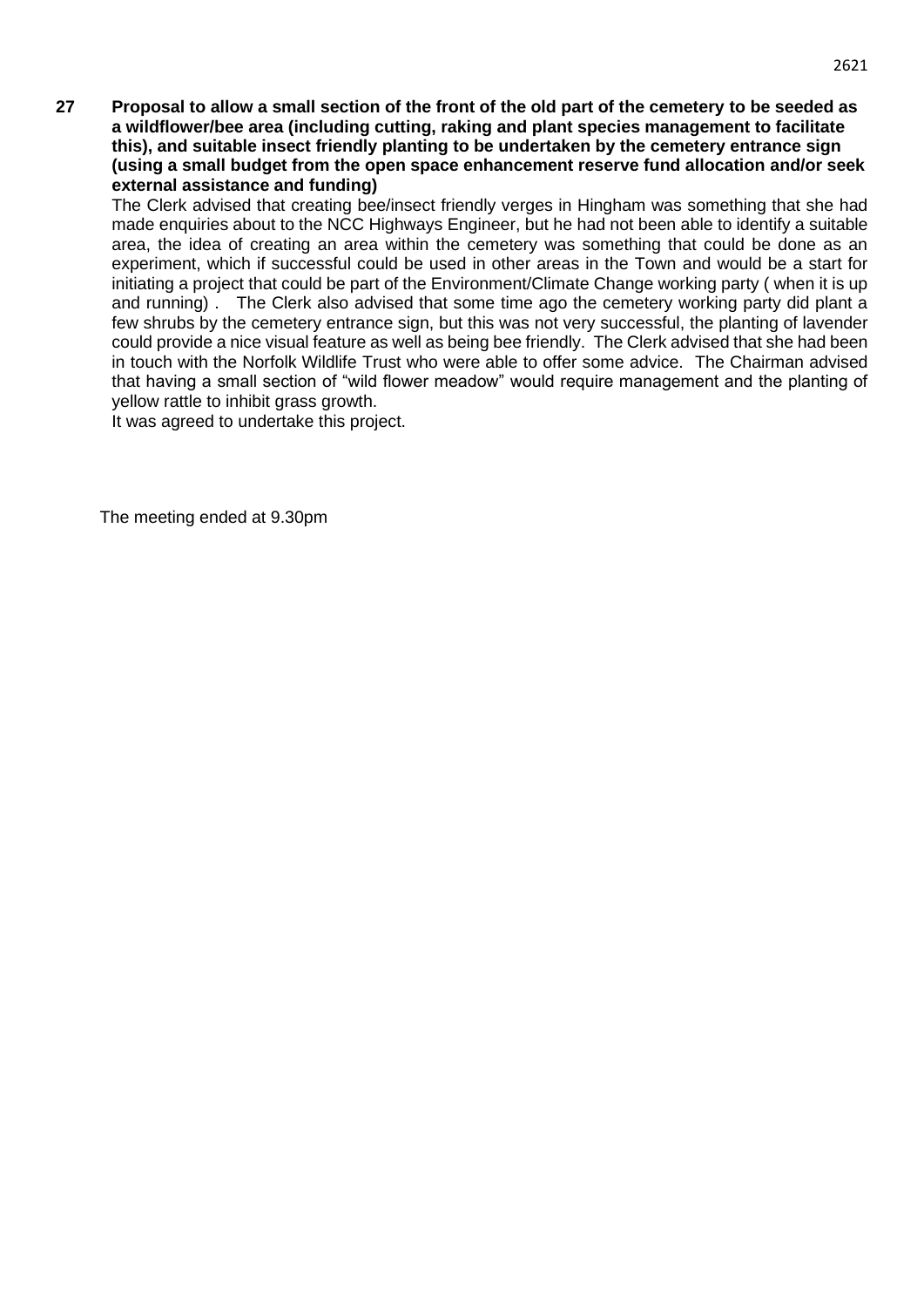# **Clerks Report for 02 February 2021** APPENDIX A

| <b>MIN</b>                                                                                                                                                                                                                                                                                                                                                                                                                                                                                                              | Update                                                                                                                                                |  |  |  |
|-------------------------------------------------------------------------------------------------------------------------------------------------------------------------------------------------------------------------------------------------------------------------------------------------------------------------------------------------------------------------------------------------------------------------------------------------------------------------------------------------------------------------|-------------------------------------------------------------------------------------------------------------------------------------------------------|--|--|--|
|                                                                                                                                                                                                                                                                                                                                                                                                                                                                                                                         | Matters Arising From the minutes of the meeting on 05 January 2021                                                                                    |  |  |  |
| 12                                                                                                                                                                                                                                                                                                                                                                                                                                                                                                                      | The Hingham Road Safety Campaign group have been invited to attend a meeting of the Town<br>Council when these meetings are able to be held in person |  |  |  |
| 23                                                                                                                                                                                                                                                                                                                                                                                                                                                                                                                      | The Parish Precept request form was submitted to SNC prior to the deadline and an<br>acknowledgement was received                                     |  |  |  |
| <b>Other Updates</b>                                                                                                                                                                                                                                                                                                                                                                                                                                                                                                    |                                                                                                                                                       |  |  |  |
| Trees for planting (Fairland and Market Place permanent Christmas Trees) will be sourced in the new year                                                                                                                                                                                                                                                                                                                                                                                                                |                                                                                                                                                       |  |  |  |
| Notice boards for the toilets to be purchased                                                                                                                                                                                                                                                                                                                                                                                                                                                                           |                                                                                                                                                       |  |  |  |
| Notice Boards - both wooden notice boards are now becoming difficult to open and lock - they become damp and<br>condensated.                                                                                                                                                                                                                                                                                                                                                                                            |                                                                                                                                                       |  |  |  |
| The clerk advises considering the purchase of a new purpose built free standing notice board if there is a suitable<br>location in the Market Place - a new notice board for the Fairland is also recommended                                                                                                                                                                                                                                                                                                           |                                                                                                                                                       |  |  |  |
| Work to reduce the small leaved lime in the churchyard - completed, thanks have been received from the nearby<br>resident who praised the work of the contractors                                                                                                                                                                                                                                                                                                                                                       |                                                                                                                                                       |  |  |  |
| Bank Mandate change completed, confirmation received that the changes have taken effect                                                                                                                                                                                                                                                                                                                                                                                                                                 |                                                                                                                                                       |  |  |  |
| Market Place Payphone - A payphone has been installed the kiosk door has been repaired. BT have been asked to<br>refurbish the kiosk - however there has been no response to this                                                                                                                                                                                                                                                                                                                                       |                                                                                                                                                       |  |  |  |
| Church Clock – the Clerk has been in touch with Peter Trett and both are reluctant to use the same company that<br>installed the current rewind mechanism. Advise is being sought from the clock repairer who last attended the clock.<br>Another company has been in touch regarding the clock and will be asked to provide advice/quotation. - Site visits<br>will be looked into post lockdown                                                                                                                       |                                                                                                                                                       |  |  |  |
| Skatepark repairs – quotation to be requested for the replacement rivets, quotation for maintenance contract<br>received and needs to be discussed the cost is being included in the draft budget. Joins in the tarmac to be filled.                                                                                                                                                                                                                                                                                    |                                                                                                                                                       |  |  |  |
| <b>Outstanding Issues</b>                                                                                                                                                                                                                                                                                                                                                                                                                                                                                               |                                                                                                                                                       |  |  |  |
|                                                                                                                                                                                                                                                                                                                                                                                                                                                                                                                         | Financial checking/scrutiny to be undertaken. Chairman and Clerk post lockdown                                                                        |  |  |  |
| Working Party for the feasibility into a neighbourhood plan to be set up when more<br><b>Councillor Vacancies are filled</b>                                                                                                                                                                                                                                                                                                                                                                                            |                                                                                                                                                       |  |  |  |
| Parking "options" to be investigated and report to be written for a future meeting                                                                                                                                                                                                                                                                                                                                                                                                                                      |                                                                                                                                                       |  |  |  |
| Installation of cycle racks to be arranged                                                                                                                                                                                                                                                                                                                                                                                                                                                                              |                                                                                                                                                       |  |  |  |
| Street Lighting - the contractor has been asked to undertake the renumbering of the footway lights<br>A condition report is awaited on all of the Council's footway lighting - (priority can then be assessed depending on<br>the condition/safety of the light columns, for obtaining quotations for changing lights to LED)<br>With regards to possible solutions to replacing the Tally Alley light, the contractor suggested the use of illuminated<br>bollards, ownership of the alleyway needs to be established. |                                                                                                                                                       |  |  |  |
| Lockable Bollard for the Fairland - quotations to be obtained and discussed at a future meeting                                                                                                                                                                                                                                                                                                                                                                                                                         |                                                                                                                                                       |  |  |  |
|                                                                                                                                                                                                                                                                                                                                                                                                                                                                                                                         |                                                                                                                                                       |  |  |  |